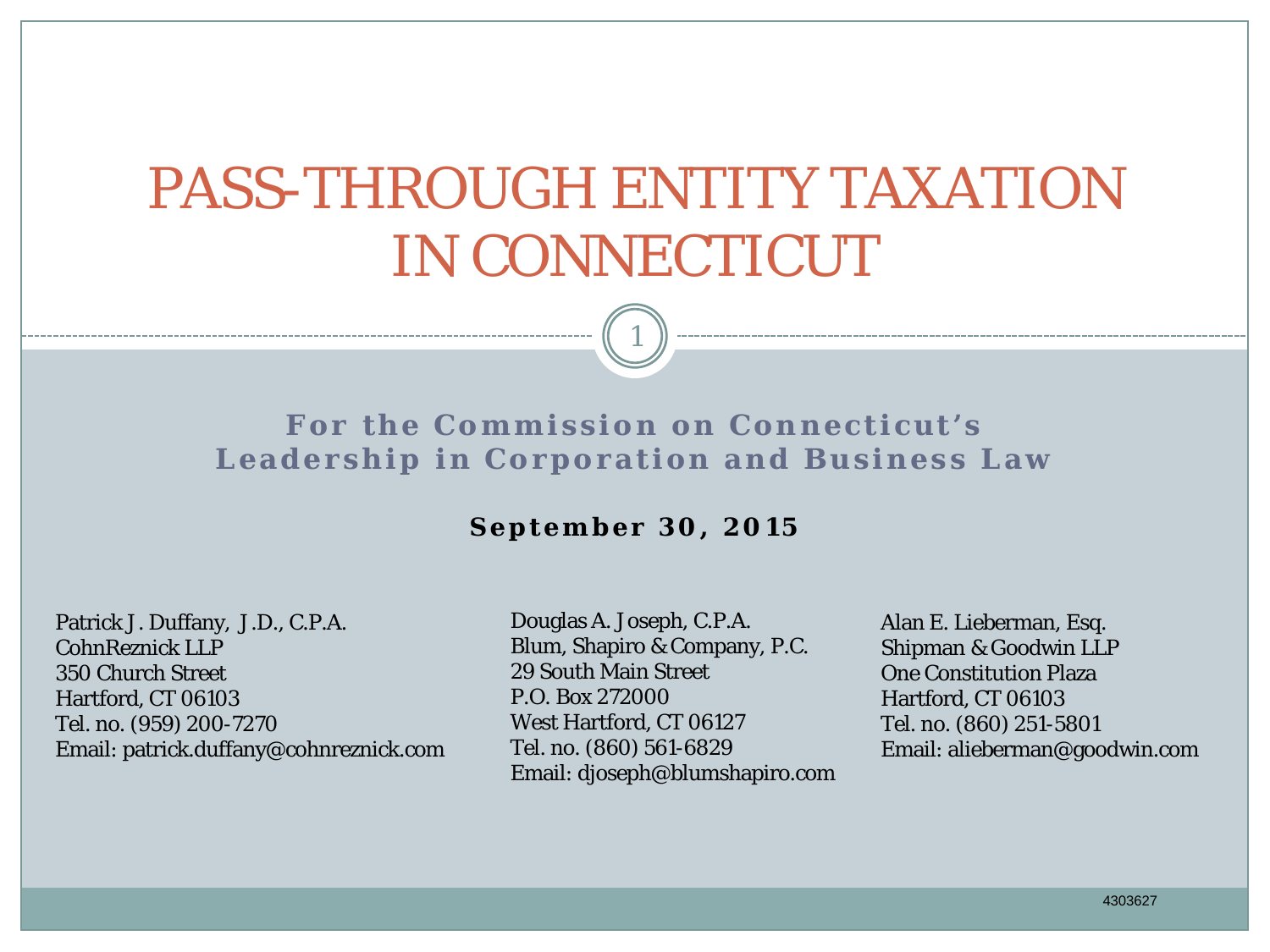## Guiding Principles for Reform to Encourage Competitiveness

- Most Businesses Operate As a Pass-Through Entity
- Need to Eliminate Connecticut Anti-Competitive Tax Laws/Do Not Penalize Businesses for Being Based in Connecticut
- Need for Consistency in State Tax Treatment of Businesses Regardless of Legal Form Regarding Apportionment, Income Sourcing and Tax Credit Availability
- Predictability and Ease of Compliance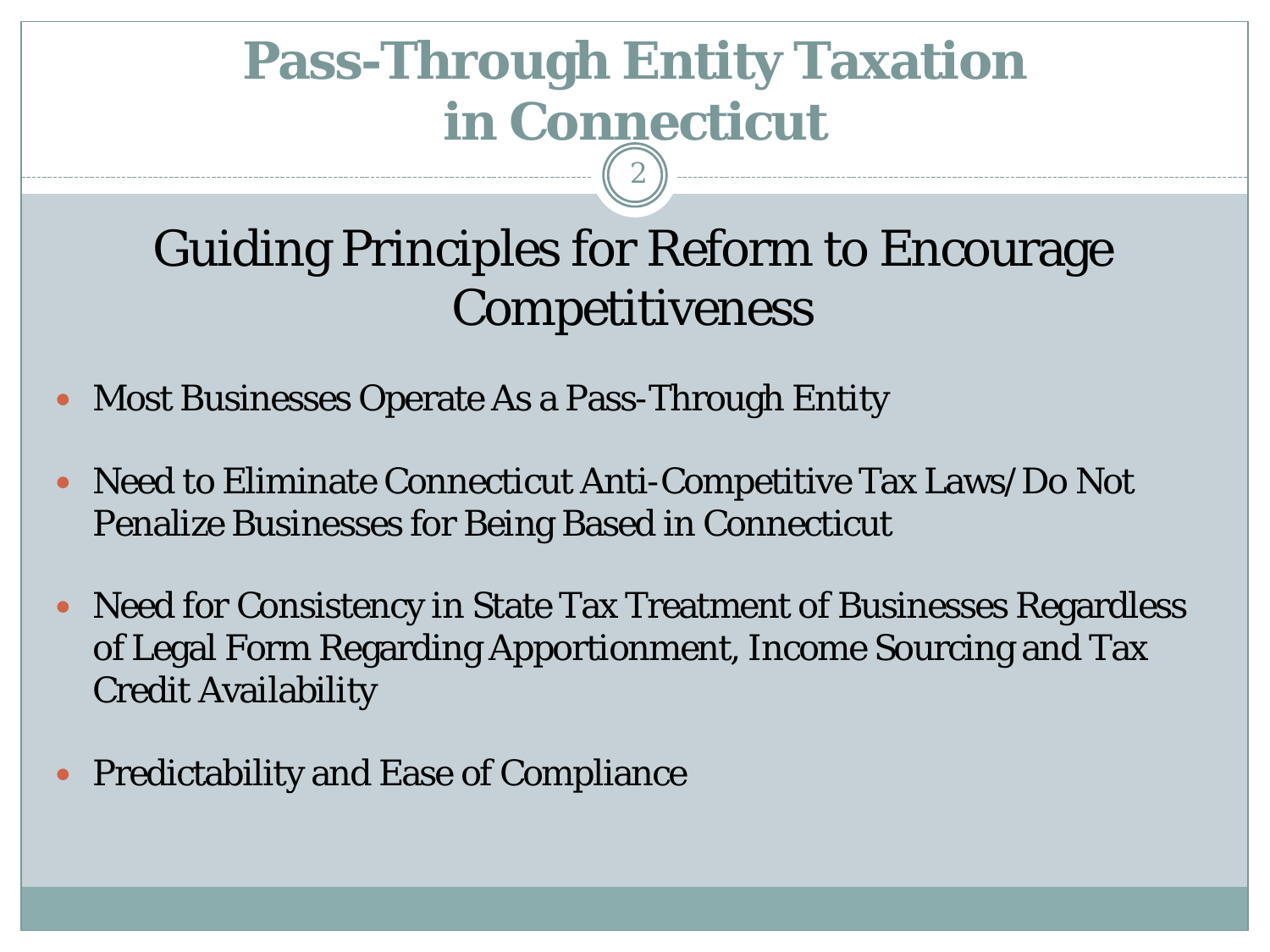3

## Types of Pass-Through Entities

- Limited Liability Companies (Single Member vs. Multiple Members)
- Partnerships, Limited Partnerships and Limited Liability Partnerships
- Subchapter S Corporations
- Disregarded Entities (Single Member LLCs, Qualified Subchapter S Subsidiaries)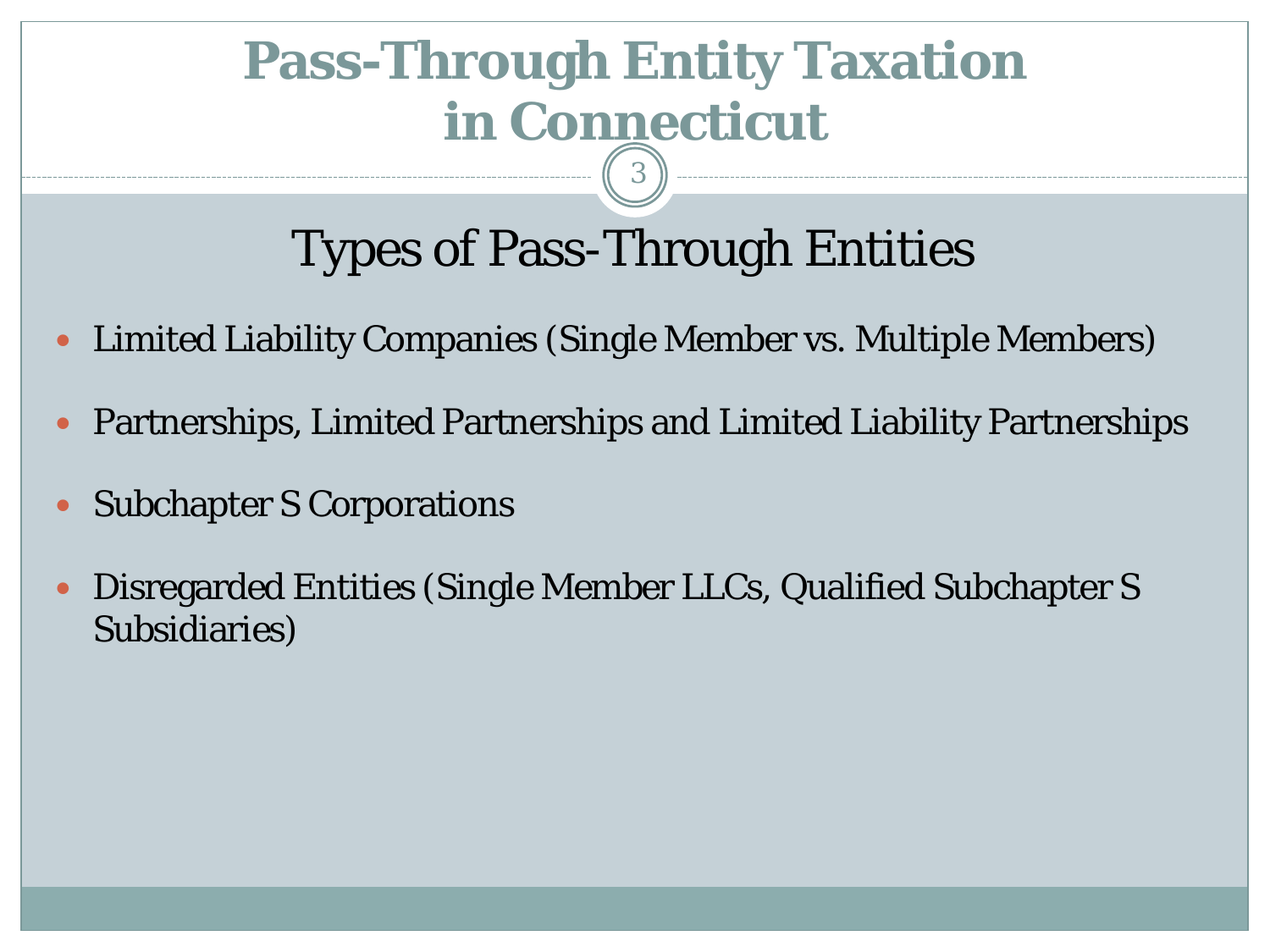4

### Formation of Pass-Through Entities; Office of the Secretary of State

| Year | <b>Stock Corporations</b> | LPs | <b>LLPs</b> | <b>LLCs</b> |
|------|---------------------------|-----|-------------|-------------|
| 2014 | 3165                      | 228 | 69          | 22,950      |
| 2013 | 3413                      | 167 | 88          | 22,506      |
| 2012 | 3317                      | 190 | 75          | 22,824      |

N.B. "Stock corporations" include both Subchapter C corporations (taxable entities) and Subchapter S corporations (pass-through entities)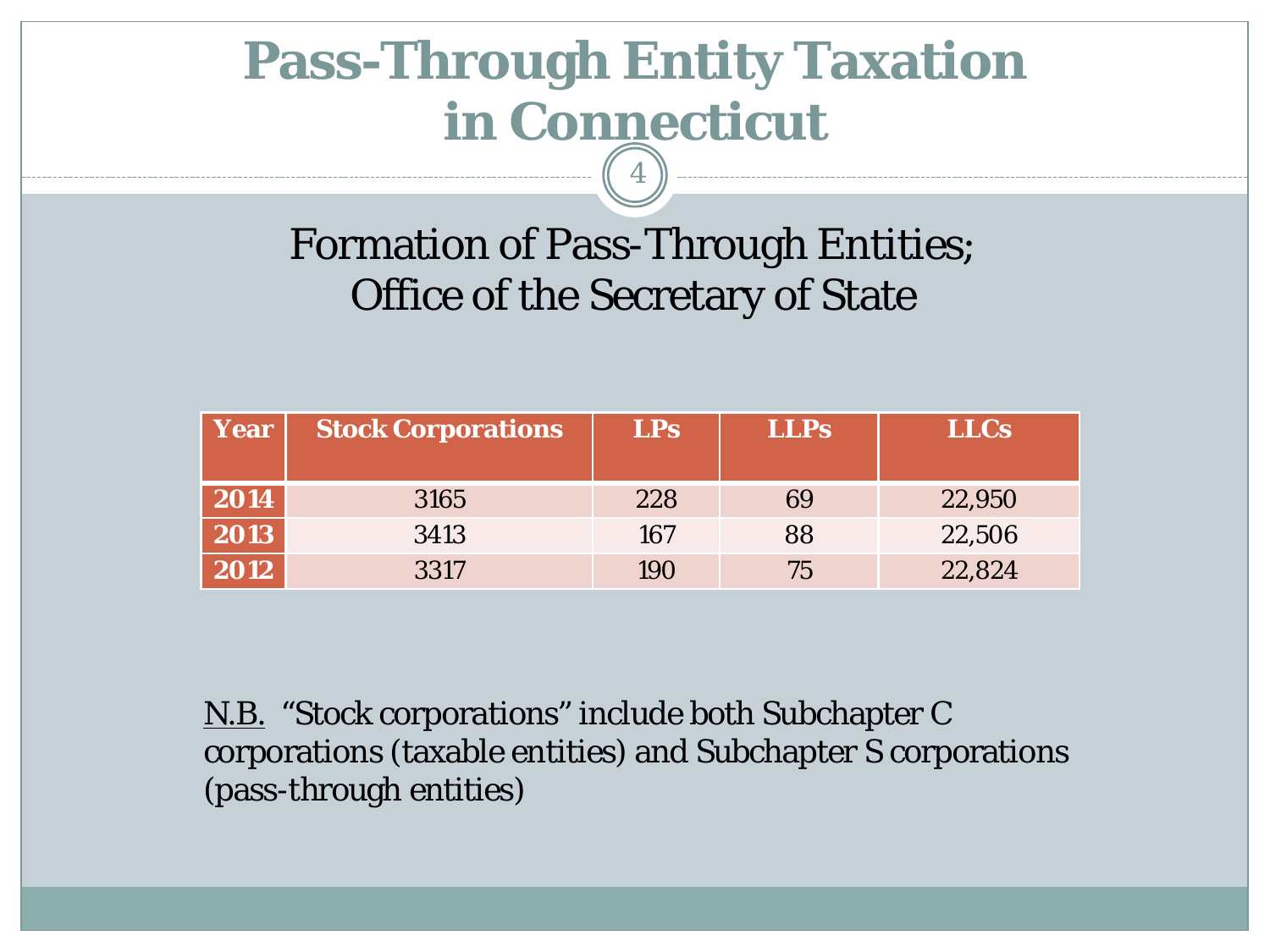Most Common Attributes of Pass-Through Entities

- Small- and Medium-Sized Businesses (Often Owned by Individuals and Trusts)
- Corporate Joint Ventures
- Require Outsourced Services (Third Party Business Inputs)
- No or Limited In-House Tax/Compliance Services/Business Management Services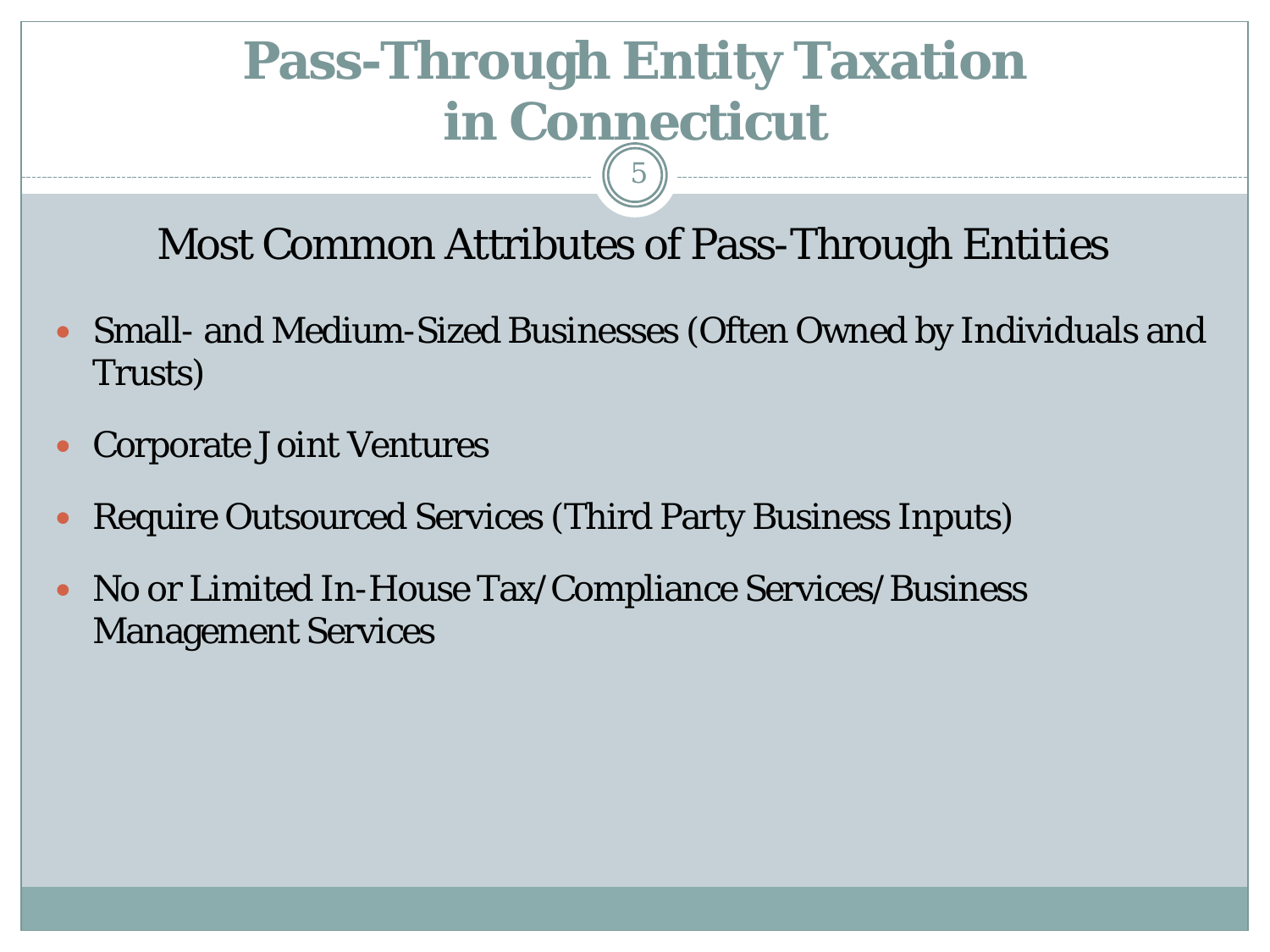#### Federal and State Tax Treatment

6

- Federal Income Tax Treatment
	- No Federal Income Tax at Entity Level (Unless Check-the-Box Election Made)
		- Information Return: IRS Forms 1065 or 1120-S/Schedule C
	- **EXECUTE:** 1 Items of Income, Gain, Loss, Deduction and Credit Flow Through to Owners
	- Distributive Share of Income or Loss and of Certain Separately Stated Items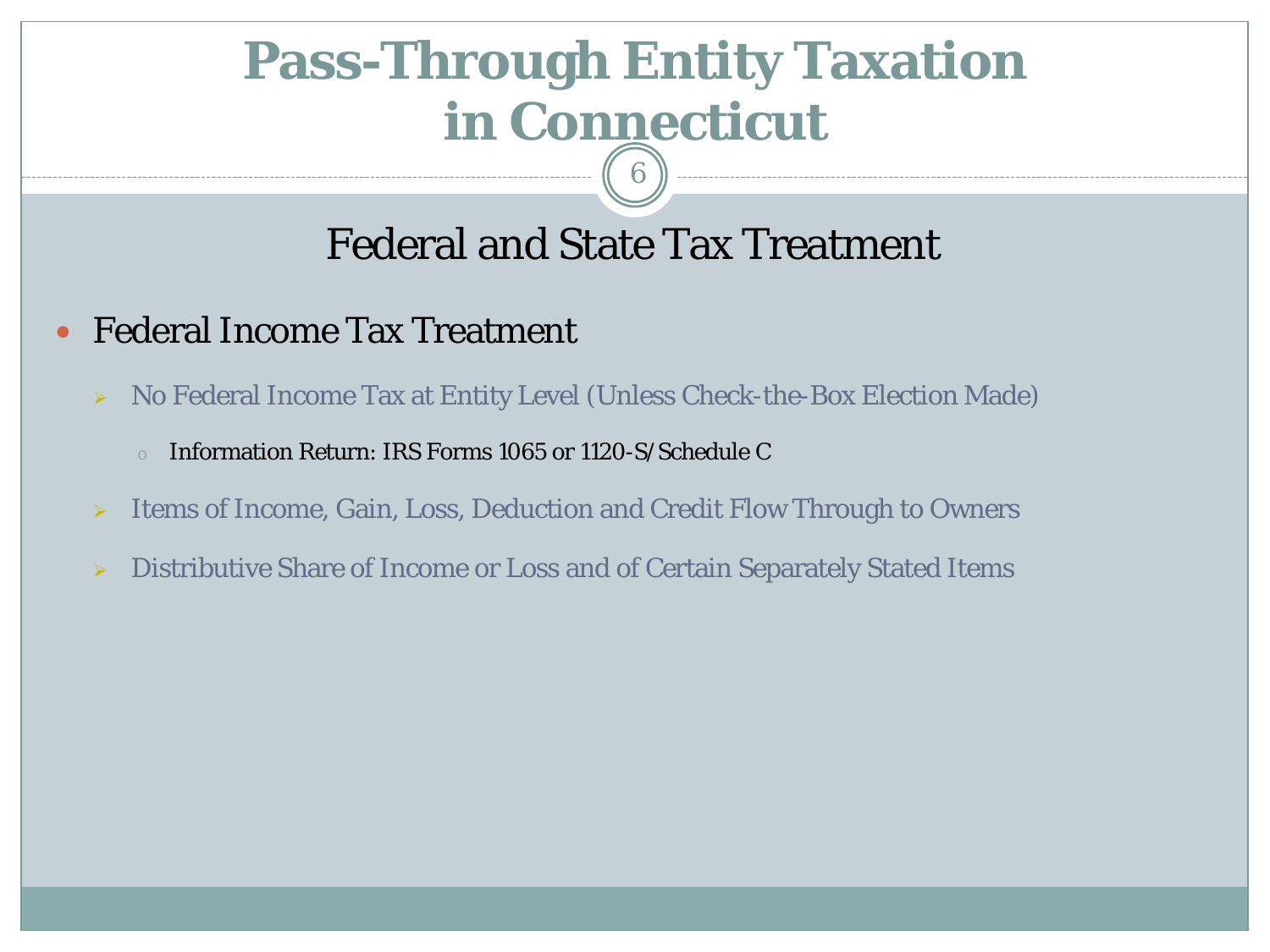#### Federal and State Tax Treatment

7

- State Income Tax Treatment (Generally Follows Federal Income Tax Treatment)
	- Composite Tax Return Obligation (Form CT-1065/1120SI)
	- Foreign (non-Connecticut) Owner Withholding
- Other State Taxes (Separate Entity Treatment)
	- Sales and Use Tax
	- Conveyance Tax/Controlling Interest Transfer Tax
	- N.B. Conn. Gen. Stat. §34-113: LLC Taxation In Accordance With Federal Tax Classification (but see DRS Special Notice 99(3))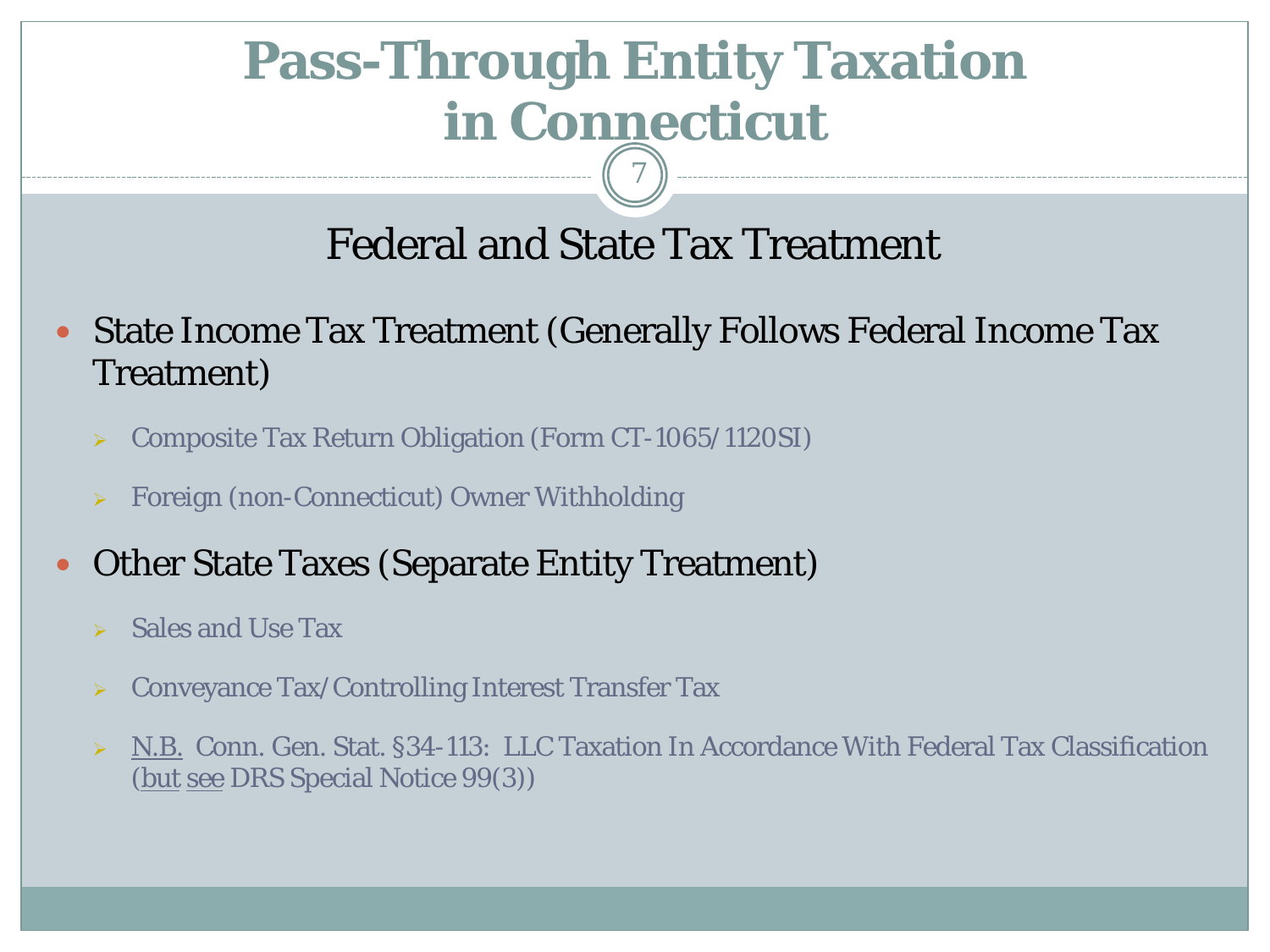## Connecticut Taxes Paid by Pass-Through Entities and Their Owners

- Personal Income Tax
	- State Composite Tax Return/Withholding
- Business Entity Tax
- Sales and Use Tax
- Local Property Tax
- Unemployment Insurance Tax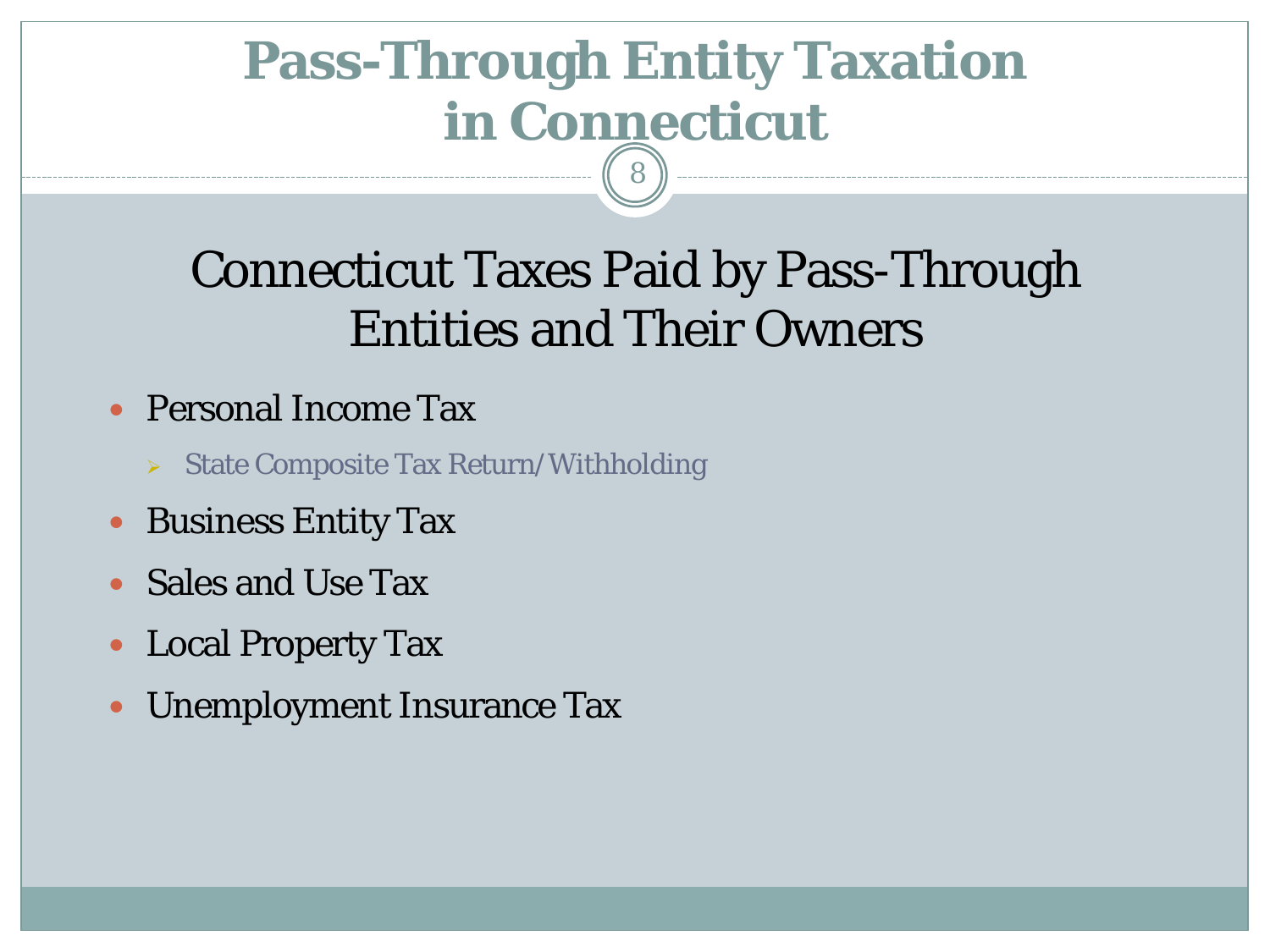### Anti-Competitive Connecticut Income Tax Issues for Pass-Through Entities

#### Penalty Apportionment and Sourcing Rules

- Favoring Out-of-State Businesses/Need for Market Sourcing
- $\triangleright$  Lack of Consistency with Tax Treatment of Corporations
- Limited Availability of Credits
- History of Retroactive Tax Law Changes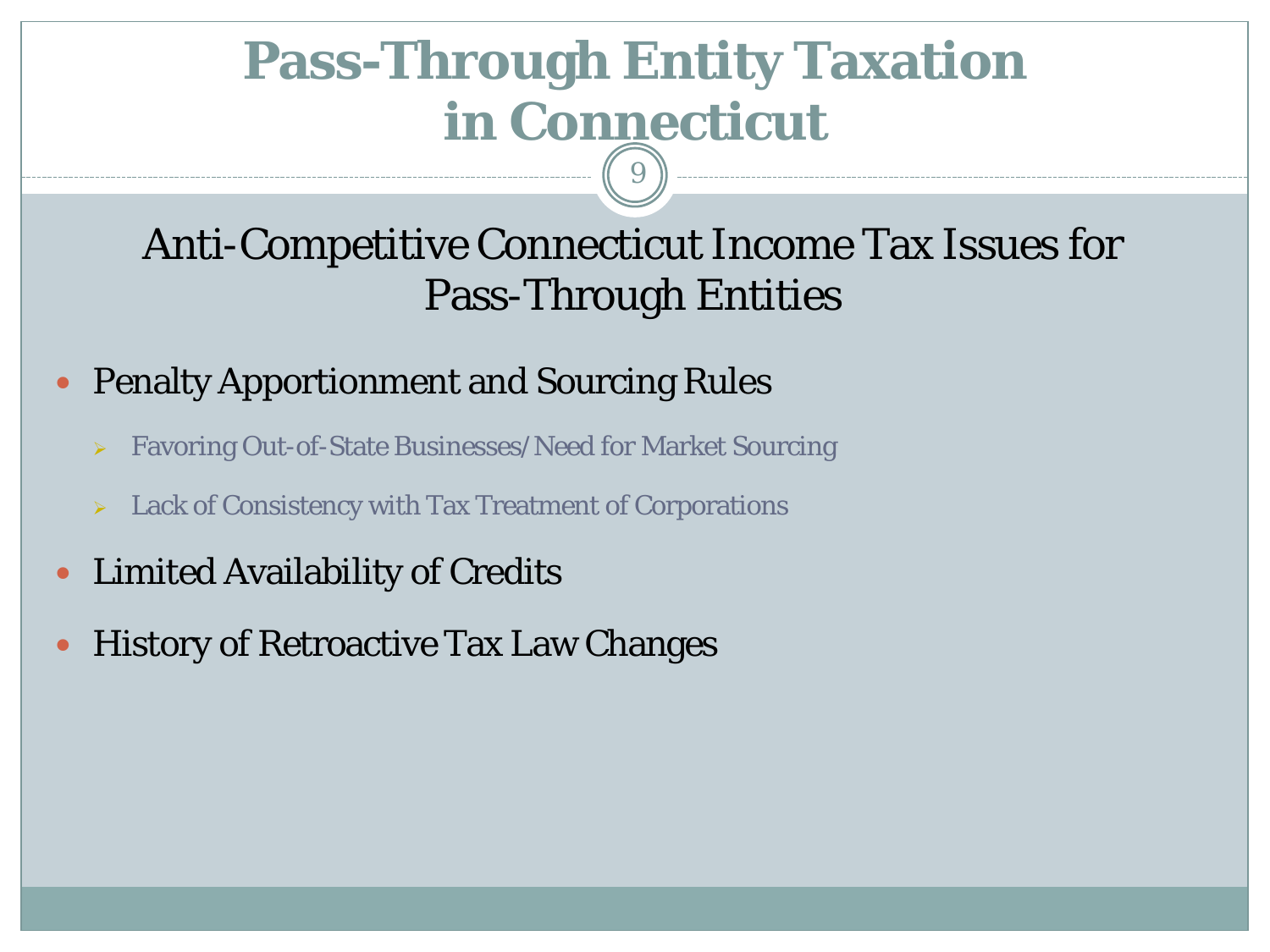Anti-Competitive Connecticut Income Tax Issues for Pass-Through Entities (cont'd)

- Business Tax Task Force Report (dated September 27, 2012), Chairs: Commissioners Smith and Sullivan
	- $\triangleright$  "Connecticut differentially & inequitably taxes similar enterprises solely on the basis of chosen forms of doing business . . . ."
	- $\triangleright$  "Consistent application of law, avoidance of retroactive changes, & reliable guidance are positive attributes of fair, effective & efficient business taxes."
	- Recommendation: "Standardize apportionment, factor weighting & sourcing."
	- $\triangleright$  Recommendation: "Phase out taxation of business-to-business computer & data processing services, analysis, management & management consulting services."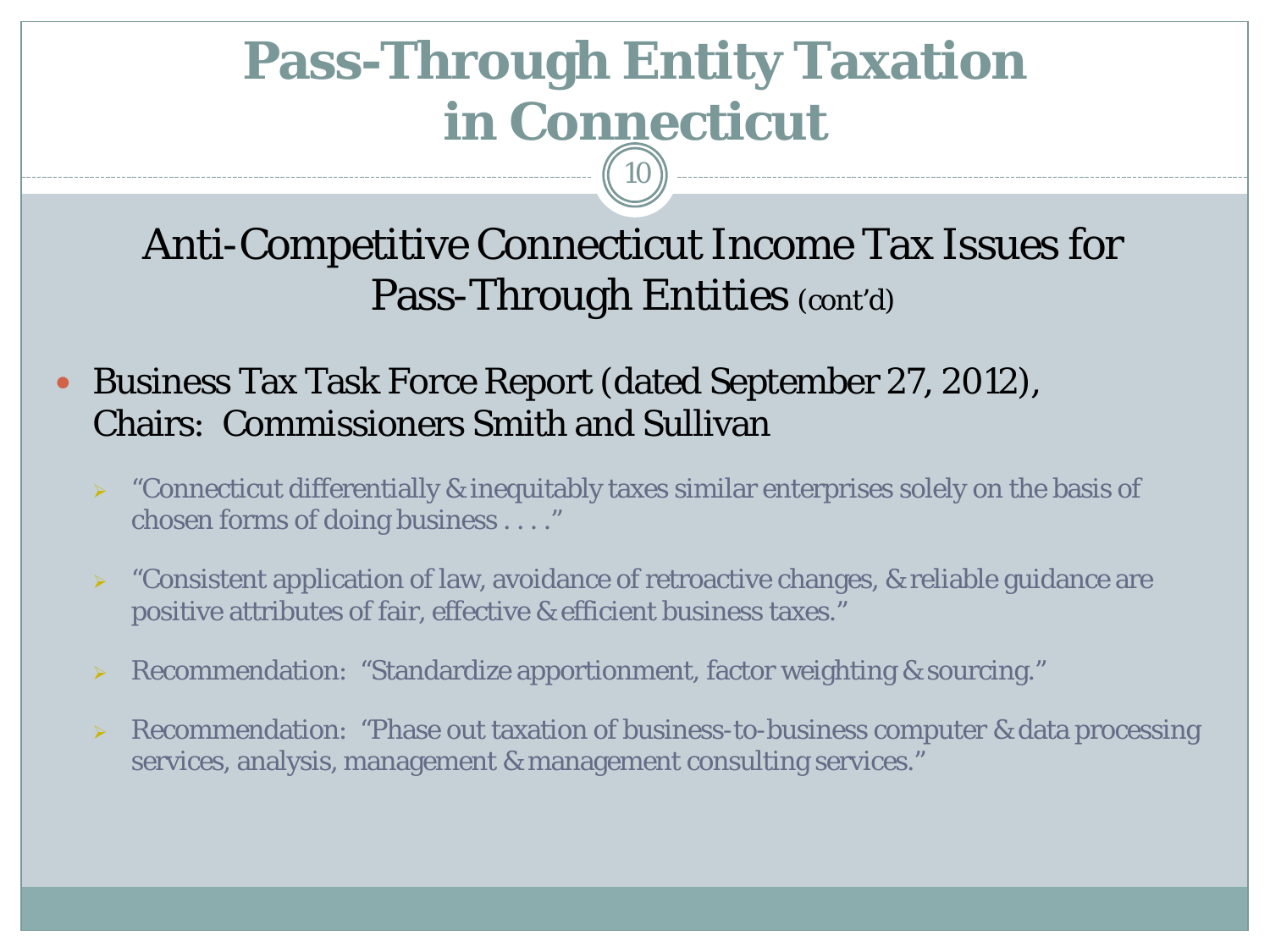## Penalty Apportionment/Sourcing Rules

11

#### • Scenario 1(a)

- Connecticut-based pass-through entity (partnership, limited liability company or Subchapter S corporation) ("PE") sells services
- All owners of PE are individuals
- $\triangleright$  PE's only office is in Connecticut
- $\triangleright$  PE has taxable nexus in Massachusetts
- $\triangleright$  All of PE's customers are located in Massachusetts
- $\triangleright$  Result:
	- PE sources 100% of income to Connecticut
	- PE sources 100% of income to Massachusetts

#### • Scenario 1(b)

- Massachusetts-based PE sells services
- All owners of PE are individuals
- PE's only office is in Massachusetts
- $\triangleright$  PE has taxable nexus in Connecticut
- $\triangleright$  All of PE's customers are located in Connecticut
- $\triangleright$  Result:
	- PE sources 0% of income to Connecticut
	- PE sources 0% of income to Massachusetts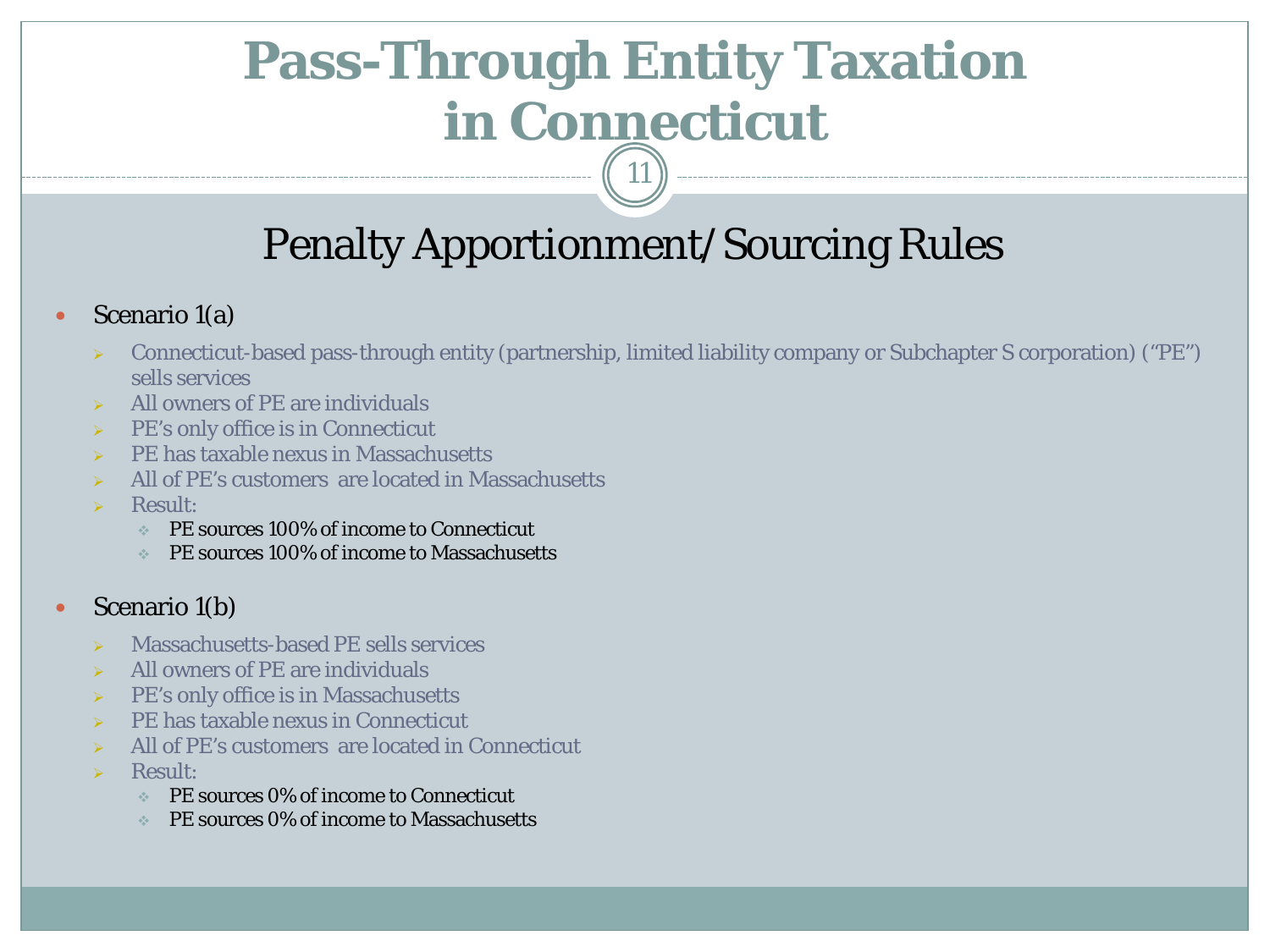## Penalty Apportionment/Sourcing Rules (cont'd)

12

#### Scenario 2

- Pass-through entity ("PE") is a manufacturer
- PE's owners are:
	- Individual ("I") who is a resident of Massachusetts
	- Corporation ("C") who is based in Massachusetts
- $\triangleright$  All of PE's manufacturing facilities are located in CT; PE's sales office is located in MA; 80% of PE's payroll is located in Connecticut
- $\triangleright$  All of PE's customers are located in Massachusetts
- > Result:
	- I sources 60% of its flow-through income from PE to Connecticut
	- C sources 0% of its flow-through income from PE to Connecticut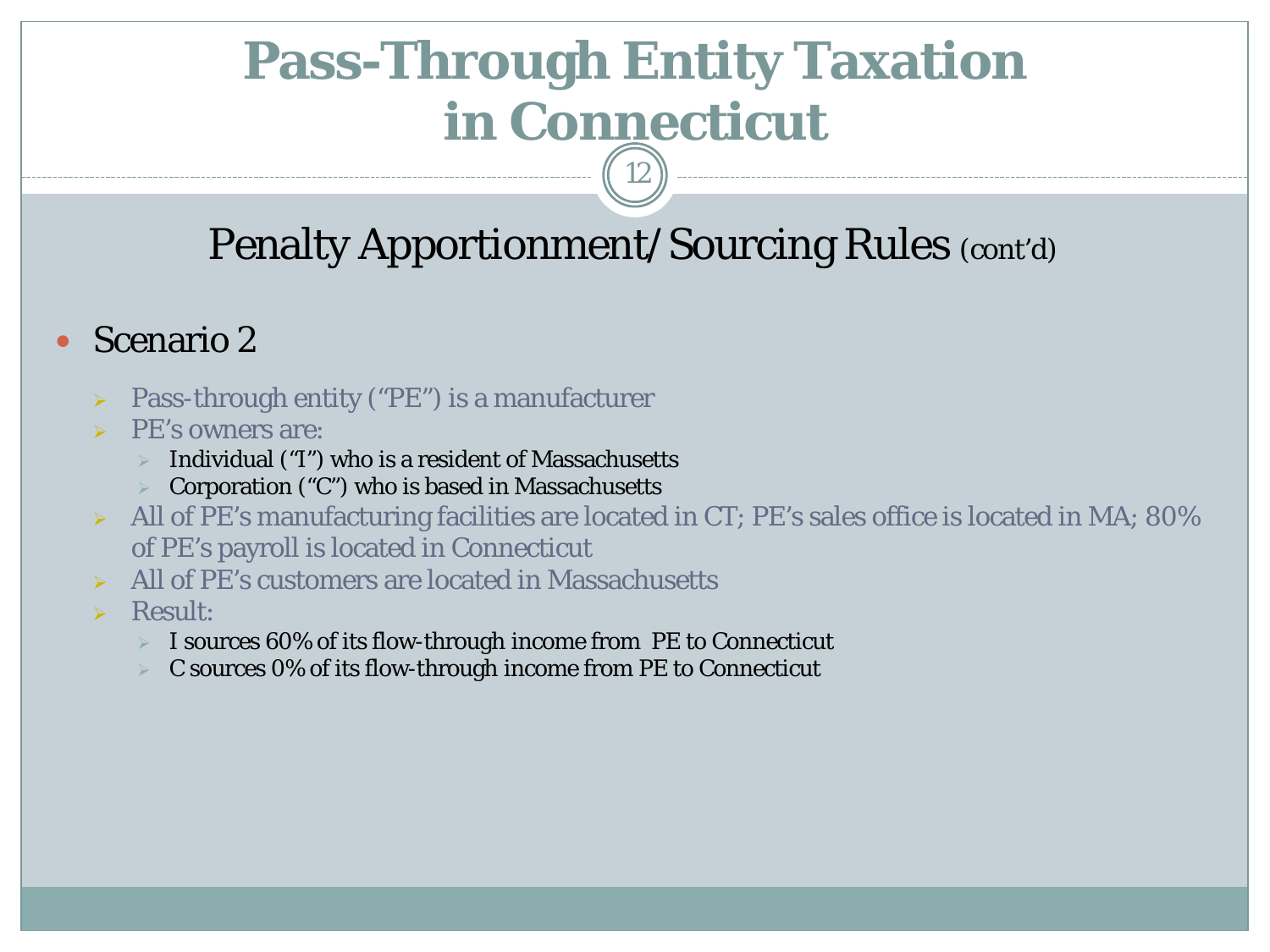#### Limited Availability of Credits

There are approximately 25 Connecticut tax credits for which Subchapter C corporations can qualify, but pass-through entities and their owners cannot, including those tax credits for:

- Fixed Capital Investments (Conn. Gen. Stat. §§12-217o, 12-217w, 12-217mm)
- Employee Investments (Conn. Gen. Stat. §§12-217g, 12-217x)
- Research and Development Activities (Conn. Gen. Stat. §§12-217j, 12-217n)
- Enterprise Zone Investments (Conn. Gen. Stat. §12-217v)
- Neighborhood/Charitable Assistance (Chapter 228a)
- N.B. Restriction on the eligibility of a corporate partner for tax credits (Bell Atlantic NYNEX Mobile, Inc. v. Commissioner, 273 Conn. 240 (2005)/OLR Research Report 2006-R-0206). Contra Conn. Gen. Stat. §§12- 217gg (corporate partner in employment expansion project eligible for credit).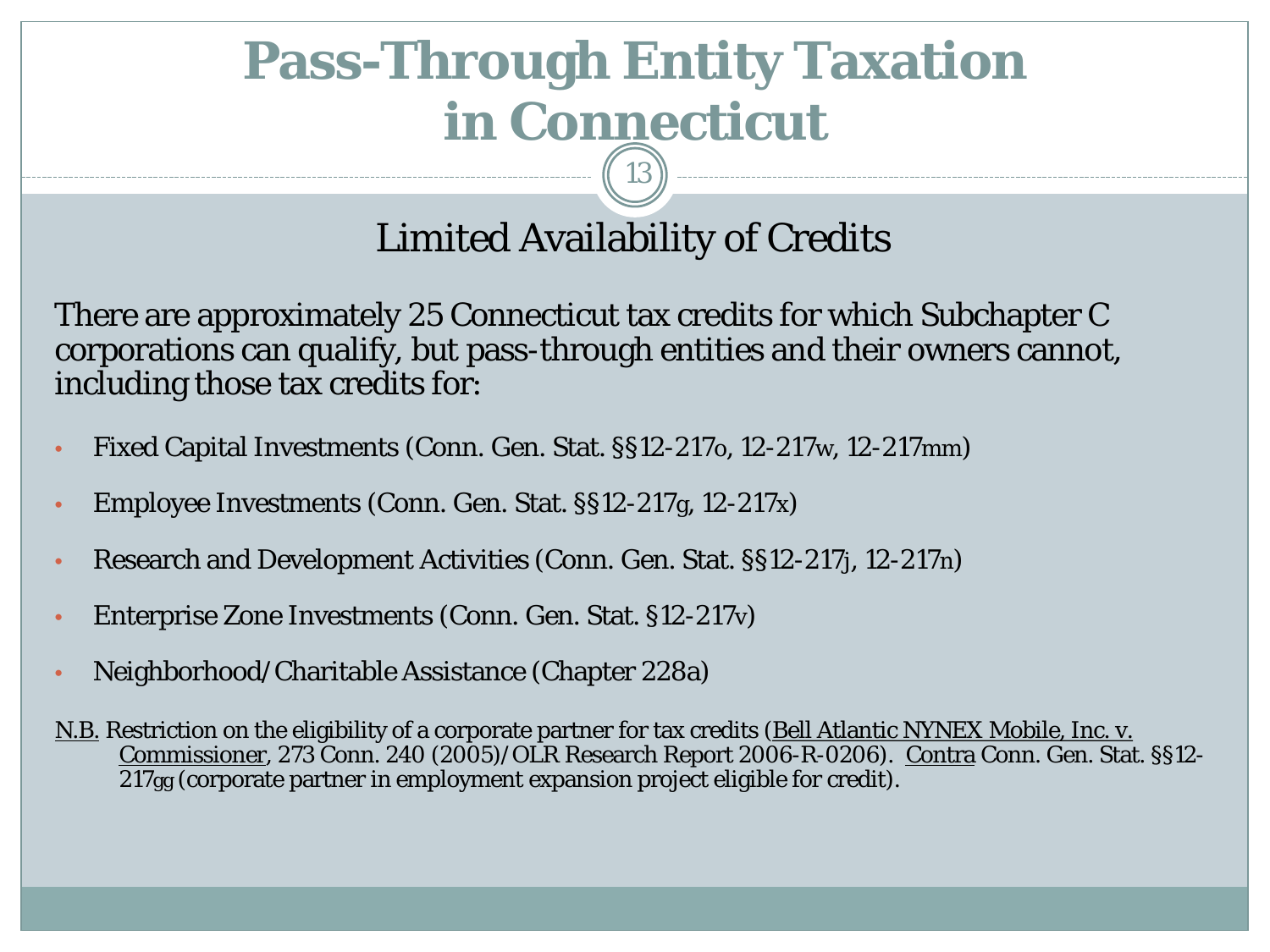## Penalty Credit Provisions

#### Scenario 4(a)

- $\triangleright$  Corporation ("C1") and Individual ("I") wish to form a joint venture to manufacture in Connecticut
	- $\triangleright$  C1 is based in Connecticut
	- $\triangleright$  I is a Connecticut resident
- They form partnership ("P") to undertake the manufacturing and engage in research and development (R&D)
- If P were subject to the Connecticut Corporation Business Tax, it would be entitled to a \$100 R&D credit
- $\triangleright$  Result:
	- $\triangleright$  P is not entitled to claim the R&D tax credit (\$0)
	- $\triangleright$  C1 is not entitled to claim the R&D tax credit (\$0)
	- I is not entitled to claim the R&D tax credit (\$0)
- Scenario 4(b)
	- Corporation ("C1") and Individual ("I") wish to form a joint venture to manufacture in Connecticut
		- $\triangleright$  C1 is based in Connecticut
		- $\triangleright$  I is a Connecticut resident
	- They form corporation ("CORP") to undertake the manufacturing and engage in R&D
	- CORP is subject to the Connecticut Corporation Business Tax and is entitled to a \$100 R&D credit
	- Result:
		- $\triangleright$  CORP is entitled to claim the R&D credit (\$100)
		- C1 is not entitled to claim the R&D tax credit (\$0)
		- I is not entitled to claim the R&D tax credit (\$0)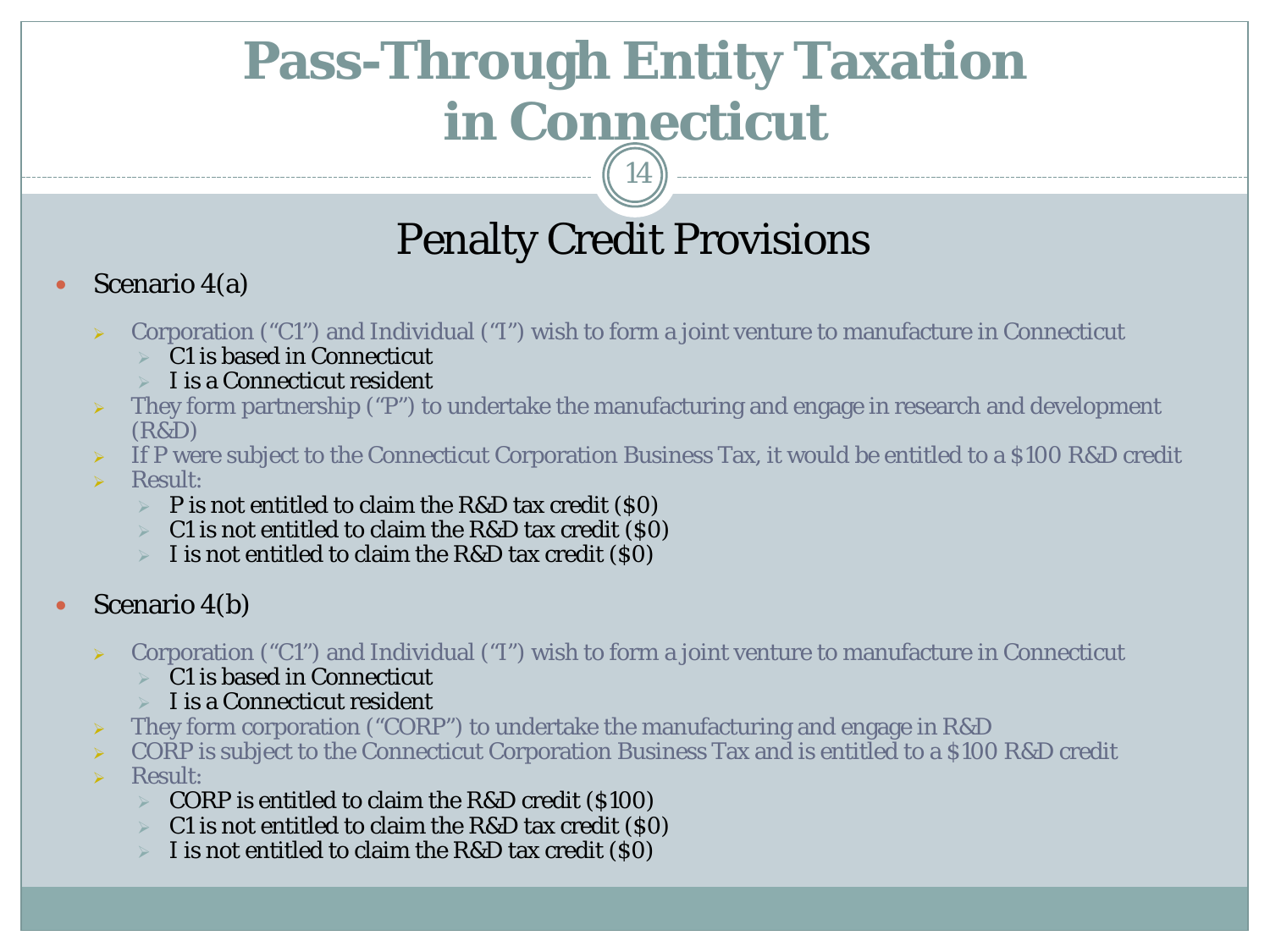### Other Anti-Competitive Connecticut Tax Issues

15

#### Sales and Use Tax on Business Inputs

- Business Analysis and Management/Consulting Services
- Computer and Data Processing
- **Personnel and Training Services**
- Sales and Use Tax Complexity
- Property Tax Compliance in Multiple Towns/Multiple Rules
- Disregarded/Regarded Entities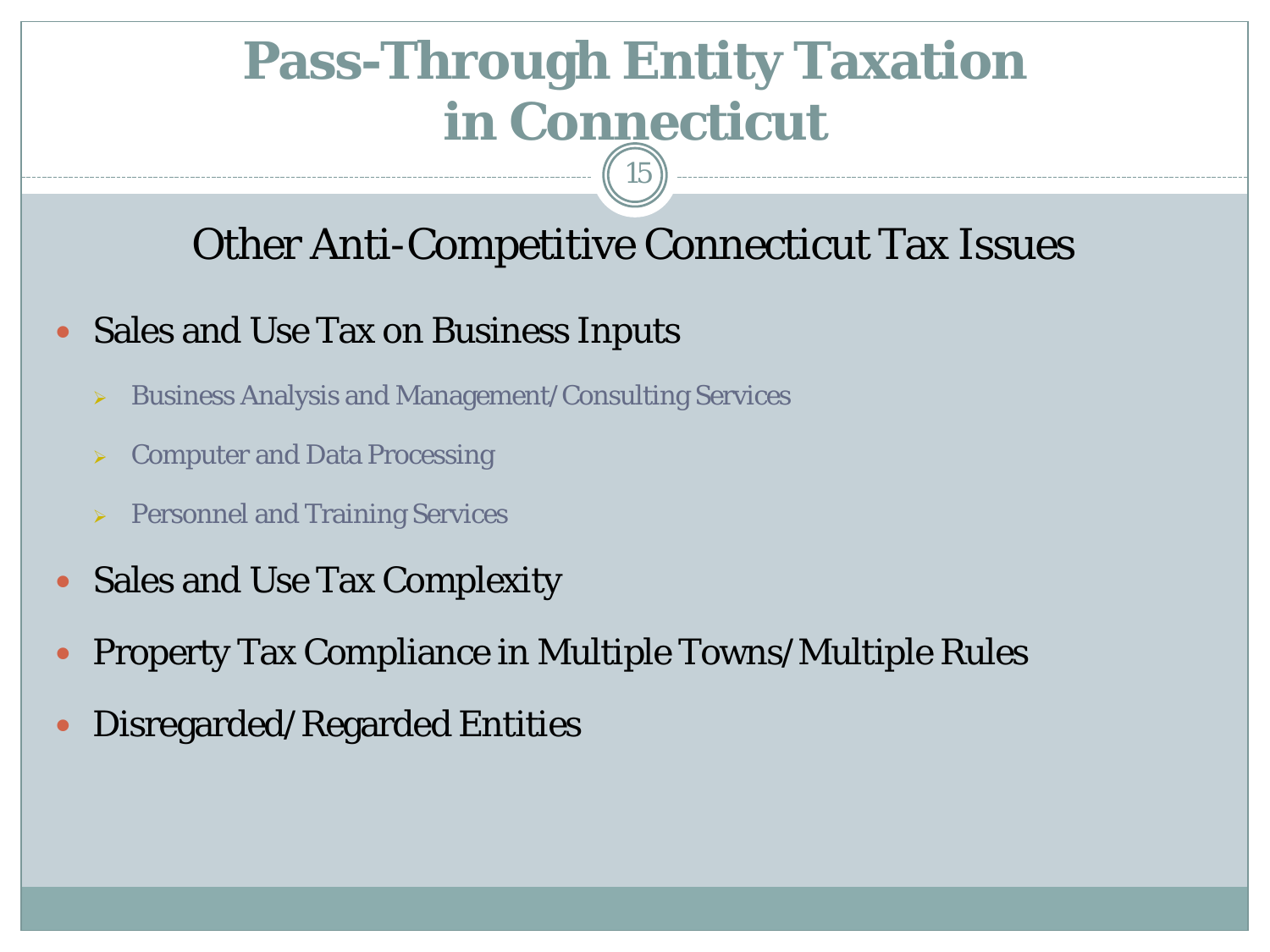16

## Tax Policy Principles

- Revenue Stability and Sufficiency
- Balanced Revenue Sources
- Structural Stability
- Predictability
- Ease of Compliance
- Fair, Efficient and Cost-Effective Administration
- Consistent Application of Law and Timely Guidance
- Reflect the Global and Local Marketplace